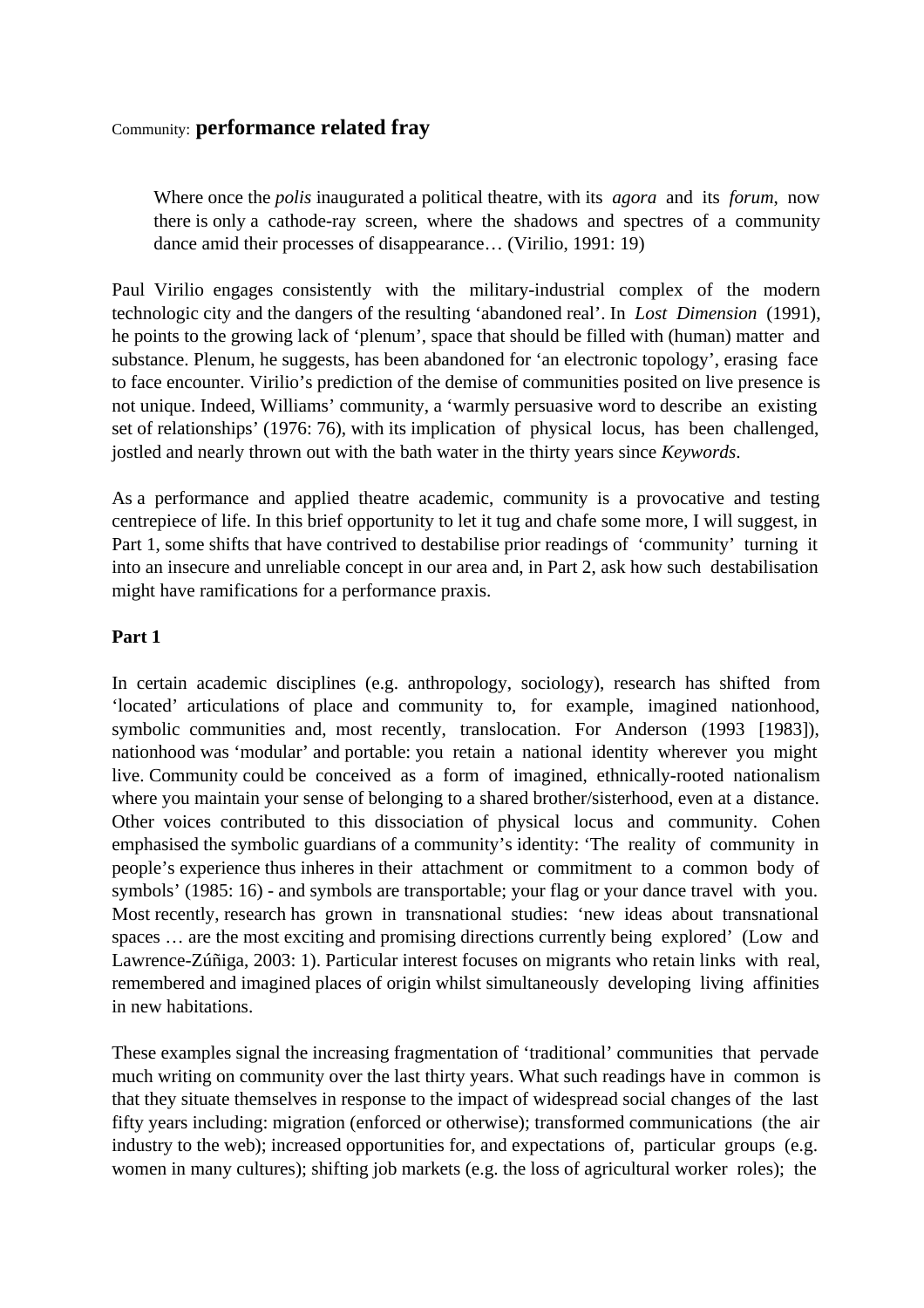break down of political systems (e.g. communism). The impact of these (much that is now associated with 'globalisation') has reinforced the loss of community or 'organic, traditional and ascriptive ideas of a past way of life' (Hetherington, 1998: 83). Instead, *identity* has been described as a contemporary 'surrogate for community' (Bauman, 2001: 15); the postmodern, individual self (although not always plausible outside privileged western 'democracies') has the luxury of comparative physical and metaphysical freedom. Our identities are, apparently, subject to change and we adapt to different environments easily and quickly, changing our social selves (and possibly our private selves) according to the situation. Mobility is the key to this although, as Eagleton suggests, it may well be only the rich that have such mobility whilst 'the poor have locality' (2003: 22). Bauman coins the phrase 'exterritorial' for the 'new elite' whose 'world has no "permanent address" except for the e-mail one and the mobile telephone number.' This global and elite exterritorial *wants* a 'community-free zone', resenting 'engagement on the ground' of a committed, long-term nature. (*Op. cit.*: 55, 75).

The physical and ideological scattering of communities together with the technological substitute that Virilio predicated has not been fully successful in banishing an *ideal* of community however. Tönnies' comforting and tenacious traits of his late 19<sup>th</sup> century *Gemeinschaft* (small-scale, localised community with shared values, common interests and strong interpersonal relationships) have not waned entirely. A vision of community as a potential panacea for hectic, illocal existence offers safety in the midst of an unstable, changing world or, as Phelan shaded it: 'We see the continuing appeal of community as a vision of human relations that resists the advance of the modern state' (1994: 77). Conveniently forgotten are possible negative associations of 'traditional' communities: the expectation of conformity; the need to defend positions/boundaries; a lack of diversification; exclusion of 'difference'; a resistance to change. Instead, mutual trust, a deep sense of belonging, shared values/ideas and commonalities are remembered more willingly. As a result of field research exploring the retention of a community idyll, Pahl has coined 'communities of the mind' for a harking back to a golden age of community (2005: 625) and Delanty raises the persistence and power of this image: 'The vitality of community is above all due to its imagined capacity: it is found as much in the search and desire for it than in its capacity to provide enduring forms of symbolic meaning.' (2003: 188)

So, has 'community' attenuated to such an extent that we are Virilio's 'multitude of passersby' who spend time dreaming of an idealised 'warm circle', as Rosenberg describes a utopian vision of community (2000[1])?

Non-ascriptive, voluntary consociations offer one way of revisioning community for the more mobile in this contemporary age. *Ascribed* communities insist on certain essentialisms: you are part of the 'lesbian community' because you are lesbian, for example. Sullivan suggests that there is a problem with such ascription because it excludes 'multiplicity and lived realities' (Sullivan, 2001: 139) and points to pressures that are entailed with this single community identity. In a similar mode, Amit agrees that there has been a strong tendency to use the term community for such ascriptions and, particularly, for transnational communities e.g. the 'black' community. She refers to this practice of broad usage as 'hijacking' the term community, suggesting that ascribed community relationships such as ethnicity *are* portable but that such a 'primordial moral claim' on collective identity can be 'dangerous' and even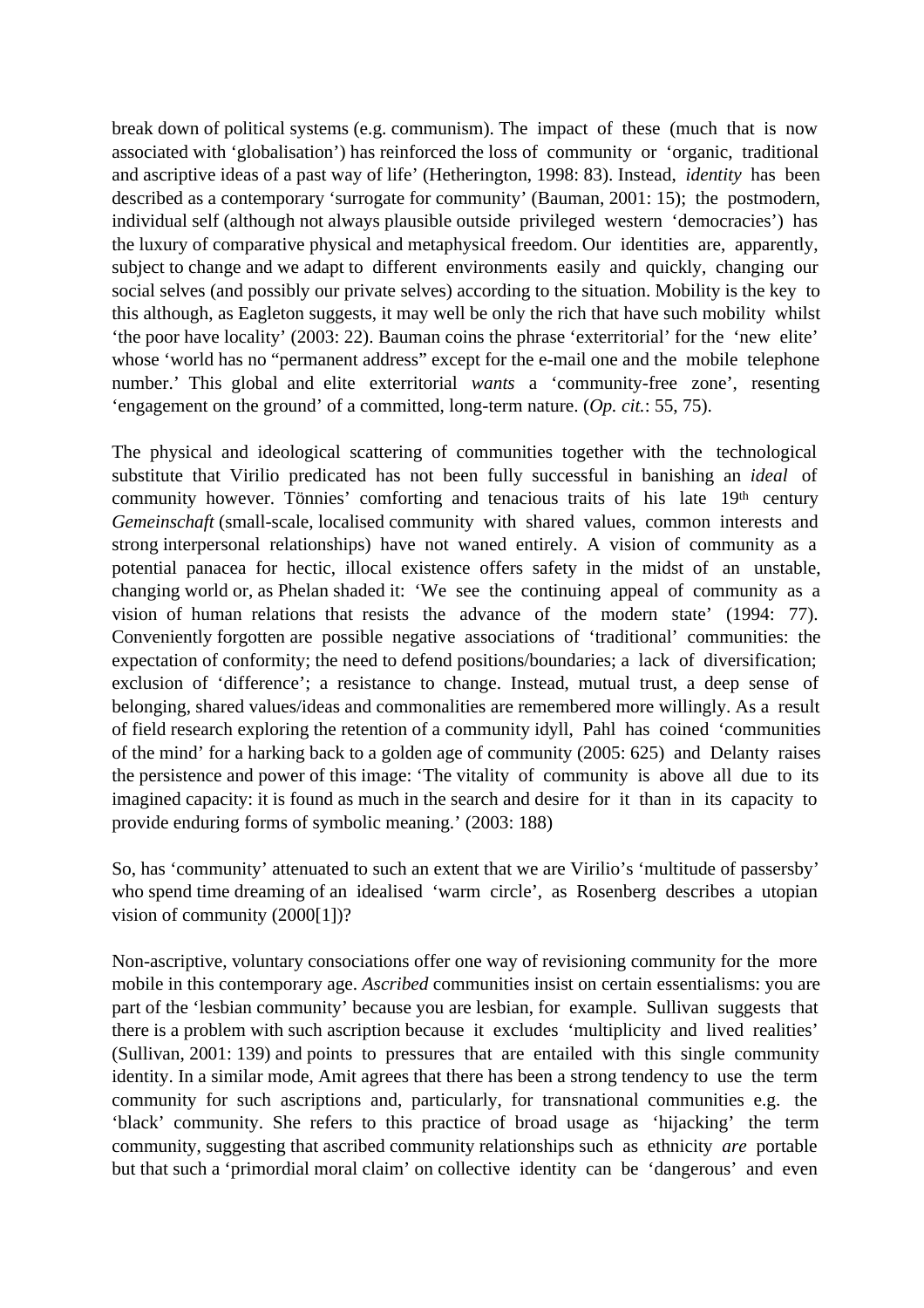'violent' (2003). These are strong arguments towards the promotion of *non*-ascriptive communities, of the kind Rapport suggests:

Attachment to a cultural community should be seen to be a matter of individual choice, not necessity or duty (an achievement not an ascription), and the existence of communities be deemed an expression of free negotiation between individuals. (Rapport in Amit and Rapport, 2002: 9)

Here, communities become a matter of choice. Amit takes this voluntarity further, suggesting *consociations* as forms of community where face to face interactions are, still, an essential part of being-in-the-world although these interactions need not be well-established historically or all-inclusive. Indeed, you will be part of many consociations, she claims, at any time of your life. Most of our communality will come from consociations on a local level such as the parentteacher association or socialising with work colleagues and variations of identity will emerge in each situation. (2002; 2003) Such voluntary, contingent and partial communities offer, perhaps, some recompense for the loss of bounded security dreamed of in the community of the mind and allows access to fragmented communality without the restrictions of hermetic location. Pleasurable experiences in sharing consociative events may even provide a pale form of communion. Whilst not quite Rosenberg's 'warm circle', they do suggest a set of physical and located practices rather than a community of the mind and they indicate a shift away from imagined communities of broad identity that assume communality through a set of symbolic constructions (e.g. religious iconography).

Less satisfactory might be the slippery political position of this reification of community. In *his* description of community, Williams suggested a 'polemical edge, as in community politics' (*op. cit.*). This is lacking in the underwriting of daily consociations and there is a marked softening of the political role for 'community' through such dissipation and plurality. A decreasing emphasis on overt political activity in descriptions of community mirrors the complex realignment of political display from the communal and public to the personal and private over the last thirty years, of course. A depoliticising of community in voluntary, consociative, non-ascriptive adaptations is not entirely surprising, therefore. However, it could be argued that the net result of a loss of political activism together with decreasing emotional engagement[2] leads to a dilution of one 'traditional' aspect of community: *mutual responsibility.* Such an interpretation of community may well be entirely outdated in this allotropic revisioning of contemporary consociations[3].

## **Part 2**

How does such a re-shaping of community impact upon performance[4]? In this more idiosyncratic section, I want to raise a fundamental problem that some of us are left with in the wake of the purported disintegration of tied communality. This is with particular reference to the area of practice most popularly known as applied or social theatre/drama.

Forged out of a range of genealogies such as community drama, theatre education, theatre for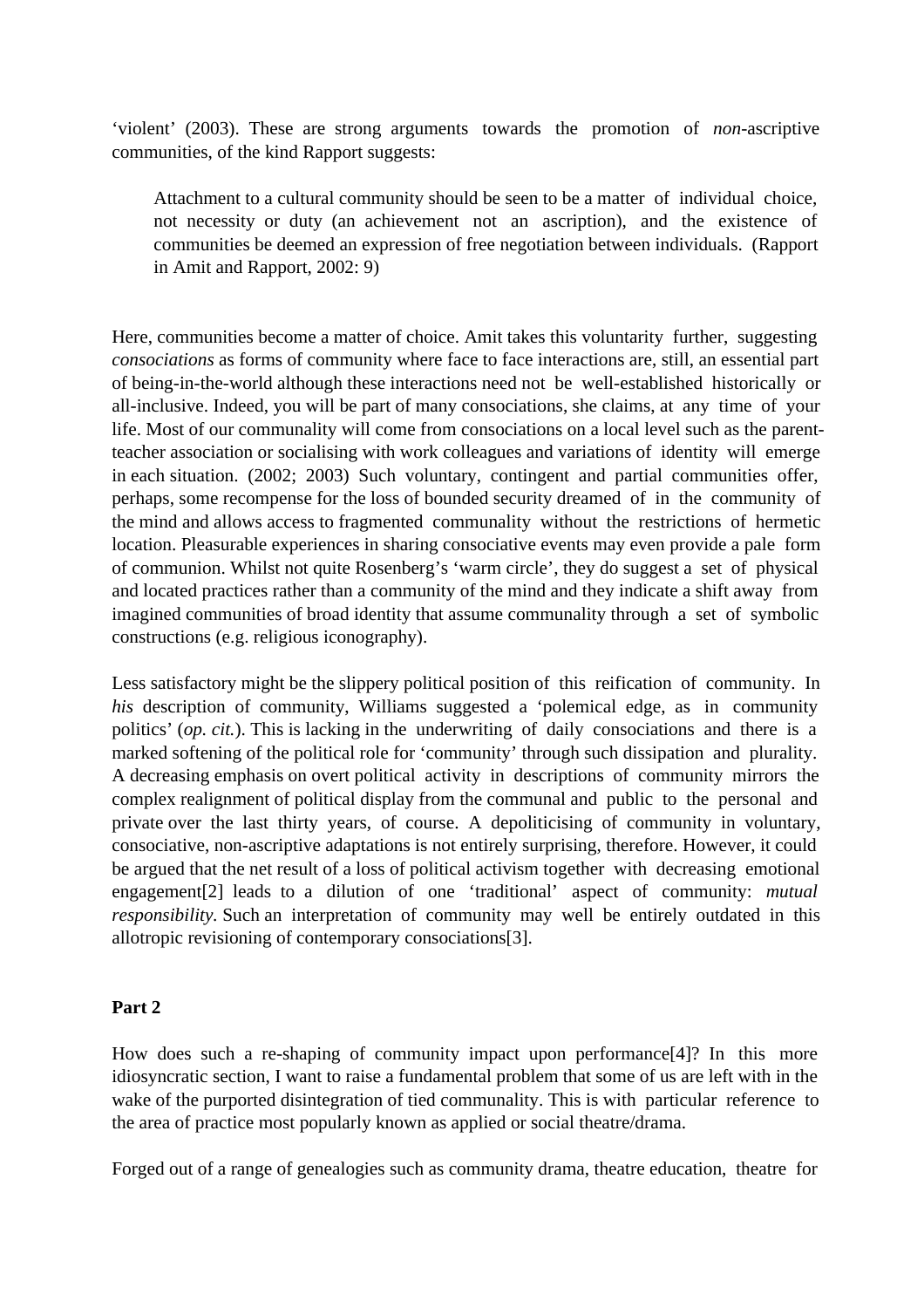development, theatre in prisons and probation, participatory theatre, drama in education, reminiscence theatre, interventionist theatre and others, applied theatre has a bewildering gaggle of antecedents and progenitors and, partly *because* of this, it sits well within the *uber*-field of performance<sup>[5]</sup>. Out of all the striations of performance, community is most prominent in (and an unavoidable centrepiece of?) applied theatre. This is not to dismiss the presence, function and role of community across all performance praxes but the sub-discipline of applied theatre has a hefty claim on it and lays some store by its relationship with the concept.

Applied theatre, like other forms of participatory theatre, is a people's theatre. It demands community presence and action, and it especially requires a commitment to helping others help themselves, As Pompeo-Nogueira (2002) says: "[T]heatre is practiced by the people as a way of empowering communities, listening to their concerns, and encouraging them to voice and solve their problems". (Taylor, 2003: 27)

Taylor's coterminous positioning of community and applied theatre here is not unusual. As the field of applied theatre matures, however, a closer interrogation of the interaction of these bedfellows is developing[6]; the assumption of cohabitation in the same conceptual space is being problematised and critiqued. With the deconstruction and reconstructions of community gifted to us from other disciplines, as suggested above, there is plenty of encouragement in this. Arising from such a take on contemporary community as outlined above, for example, a key issue manifests itself immediately: if contemporary individuals do not live in communities that are holistic, homogenous, coherent, all-inclusive and politically aligned but vacillate across a range of consociations instead, how can theatre be deemed helpful (or 'empowering') for *a* community?

In gently pursuing this particular question, the unreliability of 'community' is foregrounded. Here, for example, there is an assumption that individuals worldwide *do* inhabit consociations and, in free-form, float across a number of different groupings for their mild shots of communion. As Eagleton suggests, however, this is less likely to be so, the less capital you possess. For the Estibrawpa Bri-Bri people of the Yorkin community in the Costa Rican rain forest and displaced Azeris living in internal camps in Azerbaijan, free-form consociations are not an issue[7]. Rapport's idyll of freely negotiated, self-chosen cultural communities would be difficult to envisage here. There is more likelihood of *these* groupings sharing interest, location and collective identity (three acknowledged typologies of community), willingly or not, than the suburban, western, house-holding people of choice, indicated by Rapport and Amit. Yet, even in such confined locations, applied theatre practitioners cannot make assumptions of community and any concomitant facilitation towards self-help. As Nicholson suggests, communities of locality 'are often rather messy and imprecise places' (2005: 87) and, rather than places of finitude, they offer 'only a fragmented set of possibilities'[8]. How does theatre 'empower'[9] messy and imprecise groupings of people? How can practitioners approach applied theatre work for such a 'fragmented set of possibilities'? Certainly, we cannot rely on 'community' as a stable, fixed idea to assist us.

A short engagement with community, as this is, doesn't allow for detailed responses to these provocations and, for many of us in the field of applied theatre, these are lifelong working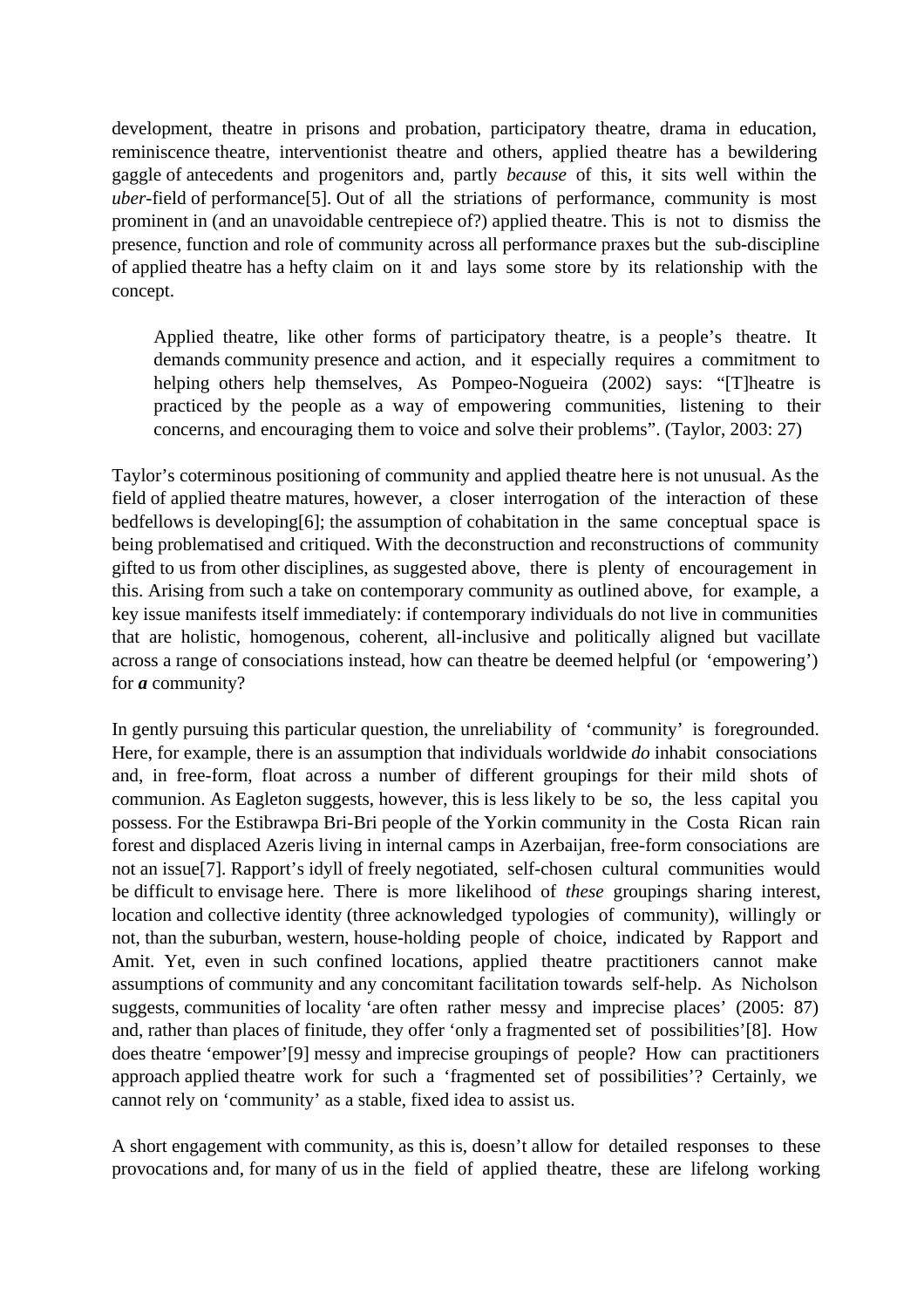debates. Indeed, responses are more fully apprehended in reflecting upon extant practices taking place in specific contexts rather than in theoretical analysis. Problematising 'community' is a start, and addressing the ethical implications of working in 'communities' closely follows[10]. However, it is in the aggregation and evolution of praxes that grounded understandings of applied theatre's intimacy with community is being unravelled[11]. There is room for eclecticism and heterogeneity too. Applied theatre has a greater remit than 'helping others help themselves', as the list of forebears suggests. Innovative theatre education practice, for example, might focus less on the needs of the community into which it delivers than sharing artistic education with a range of associated individuals. Also, there are ways of deconstructing community differently that can lead to other forms of investigation and reflection. A closer look at the communion implicit in creative practice and the impact on participants as a *performing* community might yield some maverick re-workings of community and performance practice, for instance[12]. Such meanderings might, usefully, release some pressure on the deconstruction of 'community' in our field.

Williams' keyword was complex in 1976. Today, and in its extended complexity, the term is insecure, unreliable and multivalent – yet persistent. For performance practitioners, with a particular nod at applied theatre, it is vexing, tantalising and infinite – yet paradoxically inspirational, still.

#### **References**

| Amit, V. and        | (2002) The Trouble with Community: Anthropological         |
|---------------------|------------------------------------------------------------|
| Rapport, N.         | Reflections in Movement, Identity and Collectivity,        |
|                     | London: Pluto Press                                        |
| Amit, V.            | (2003) 'Unimagined Communities: Distinguishing Between the |
|                     | Categories and Consociations of Community' at Civic        |
|                     | Centre: Reclaiming the Right to Performance conference,    |
|                     | Roehampton University, 13 April.                           |
| Amit, V. (Ed.)      | (2002) Realizing Community: Concepts, social relationships |
|                     | and sentiments, London: Routledge                          |
| Anderson, B.        | (1991) Imagined Communities: reflections on the Origin and |
|                     | Spread of Nationalism (revised and extended edition)       |
|                     | London: Verso [1983]                                       |
| Bauman, Z.          | (2001) Community: Seeking Safety in an Insecure World,     |
|                     | Cambridge: Polity                                          |
| Carlson, M.         | (2003 [1996]) Performance: a critical introduction, 2nd    |
|                     | ed. London and New York: Routledge                         |
| Cohen, A.P.         | (1985) The Symbolic Construction of Community, London and  |
|                     | New York: Routledge                                        |
| Delanty, G.         | (2003) Communities, London: Routledge                      |
| Eagleton, T.        | (2003) After Theory, London: Allen Lane                    |
| Hetherington,       | (1998) Expressions of Identity: Space, Performance,        |
| К.                  | Politics, London: Sage Publications                        |
| Kershaw, B.         | (2006) 'Performance Studies and Po-Chang's Ox: Steps to a  |
|                     | Paradoxology of Performance' NTQ, Vol XXII Part I,         |
|                     | pp. 30-53                                                  |
| Low, S.M. and       | (2003) The Anthropology of Space and Place: Locating       |
|                     | Lawrence-Zúñiga Culture, Oxford: Blackwell Publishers      |
| $\vert$ , D. (Eds.) |                                                            |
| McKenzie, J.        | (2001) Perform or Else: from discipline to performance,    |
|                     | London and New York: Routledge                             |
| Nicholson, H.       | (2005) Applied Drama: the Gift of Theatre, Basingstoke:    |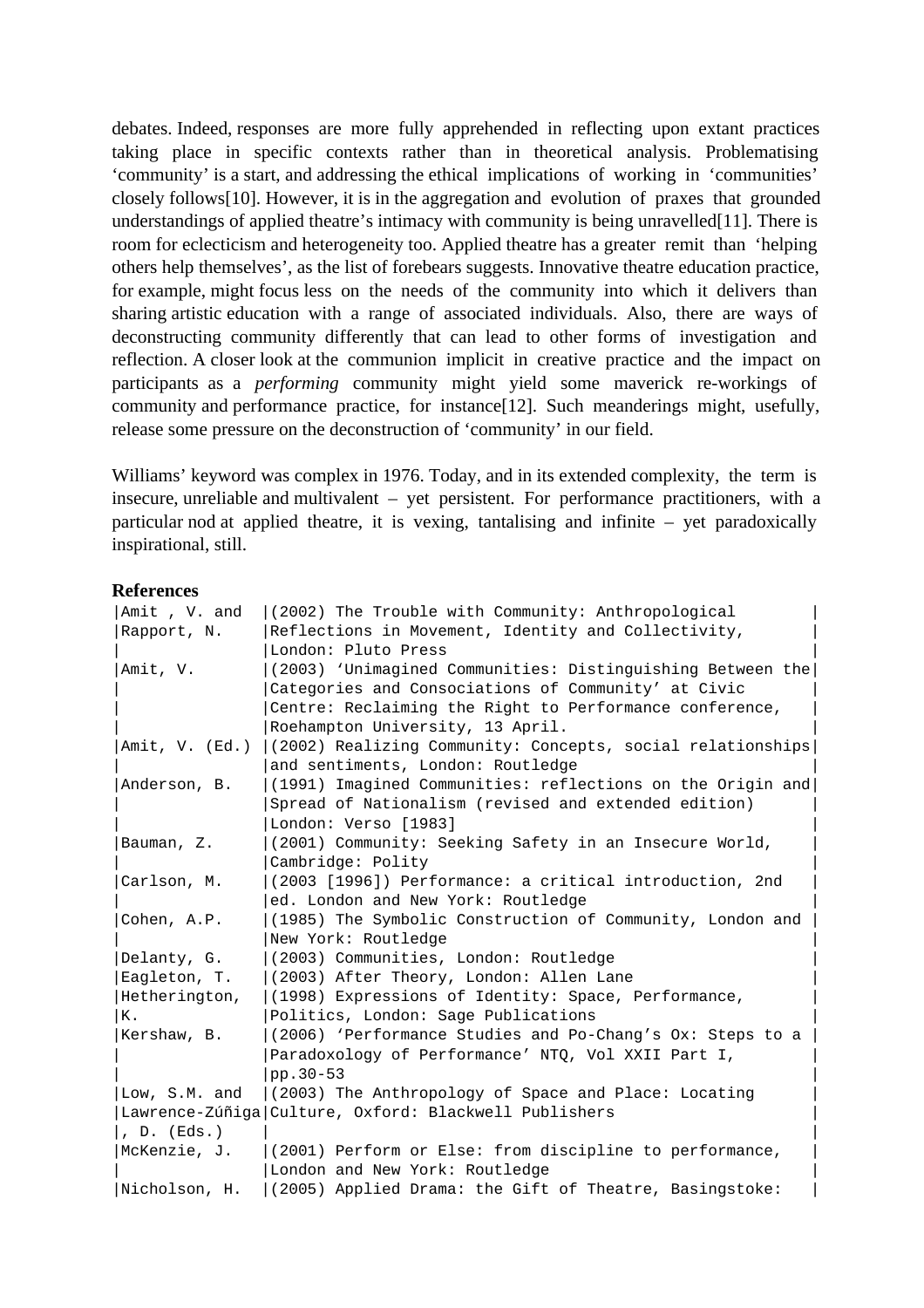|               | Palgrave Macmillan                                            |
|---------------|---------------------------------------------------------------|
| Pahl, R.      | (2005) 'Are all communities communities in the mind?' in      |
|               | Sociological Review, Vol 53. Pt 4, pp. 621-640                |
| Phelan, S     | (1994) Getting Specific: Postmodern Lesbian Politics,         |
|               | University of Minnesota Press                                 |
|               |                                                               |
| Schechner, R. | (2002) Performance Studies: an Introduction, London and       |
|               | New York, Routledge                                           |
| Sullivan, N.  | (2001) A Critical Introduction to Queer Theory, Edinburgh     |
|               | University Press                                              |
| Taylor, P.    | $ (2003)$ Applied Theatre: Creating Transformative Encounters |
|               | in the Community, Portsmouth NH: Heinemann                    |
| Thompson, J.  | (2003) Applied Theatre: Bewilderment and Beyond, Oxford       |
|               | Peter Lang                                                    |
| Virilio, P.   | $(1991)$ Lost Dimension (Trans. D. Moshenberg), New York:     |
|               | Semiotext(e)                                                  |
| Williams, R.  | (1983 [1976]) Keywords: a vocabulary of culture and           |
|               | society, London: Fontana Press                                |

Author details

Sally Mackey Central School of Speech and Drama University of London Eton Avenue Swiss Cottage London NW3 3HY

Tel: + 44 [0]207 559 3923 Fax: + 44 [0]207 722 4132 E-mail: s.mackey@cssd.ac.uk

Sally Mackey is a Principal Lecturer at Central School of Speech and Drama, University of London. She leads a degree in drama and applied theatre and researches into performance and place. With Nicolas Whybrow, she is co-editing a Special Issue of *RIDE* (*Research in Drama Education*): On Site and Place in 2007.

#### ------------------------------------------- [1] Cited in Baumann, 2001: 10.

[2] This refers to the potential loss of the expressive and the affectual in contemporary consociations. In fact Hetherington prefers a resurgence of the early 20<sup>th</sup> century 'bund' to community for this very reason, because of 'its conceptual precision' and 'its basis in feeling and emotion for organisational structures rather than its instrumental practices' (Hetherington, 1998: 84). Consociations are unlikely to offer the same base premise of an affectual binding.

[3] Bauman would disagree: '[I]f there is to be a community in the world of the individuals, it can only be (and it needs to be) a community woven together from sharing and mutual care; a community of concern and responsibility for the equal right to be human and the equal ability to act on that right.' (*Op. cit.* 149/150)

[4] Here, I am referring to performance as Carlson's (2003) and Mackenzie's (2001) 'cultural